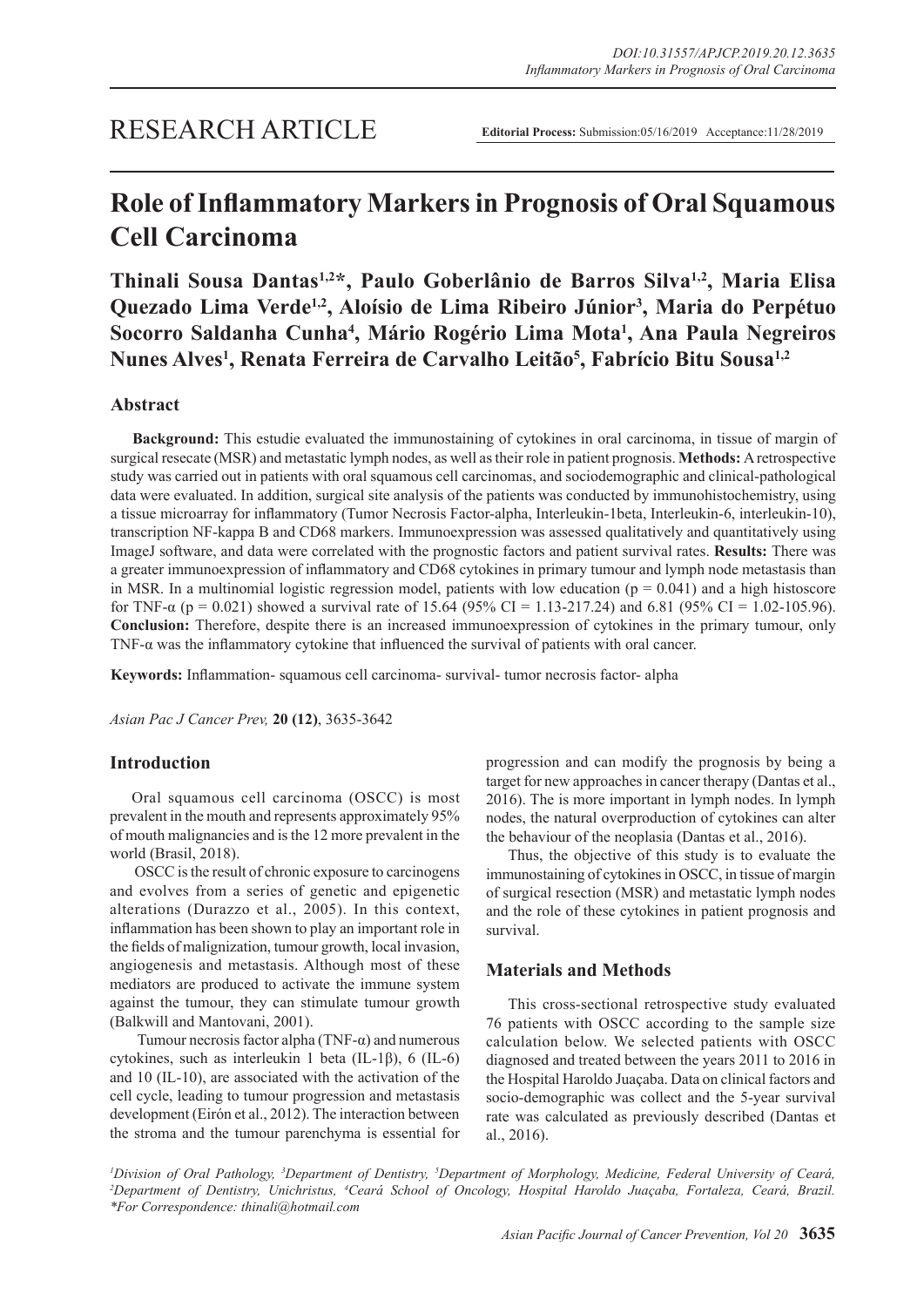#### *Thinali Sousa Dantas et al*

## *Sample Size Calculation*

Piva et al., (2013) showed that cases of OSCC that were the most poorly differentiated have a high expression of *TNF-α* in parenchyma cells (45.8%), compared with cases of OSCC that were well differentiated (18.2%). Based on the results of that study, we deemed it necessary to evaluate 66 patients in order to be able to reject the null hypothesis with 95% confidence and 90% power (Fleiss method with continuity correction). To account for the possibility of sample loss, the sample size was increased by 15%, bringing the total to 76 patients.

#### *TMA and immunohistochemistry*

The histologic slides were reviewed to select "host pots" with high cellularity, and we selected an area of the surgical site with a representative tumour microenvironment. For patients with lymph node metastasis, a representative tumour microenvironment in the sentinel lymph node was selected and a margin of surgical resecate (MSR) was too selected (Liu et al., 2016).

We used these areas (diameter: 2 mm) to make a TMA block using a Tissue Microarrayer (Quick-Ray UNITMA<sup>®</sup>). Then, microscopic slides  $(4 \mu m)$  were prepared conventional haematoxylin-eosin method and for immunohistochemistry.

After deparaffinization and rehydration, the tissue sections were submitted for immunohistochemical tecnique whit antigenic recovery was performed by heating in a citrate solution at pH 6.0, to peroxidase blocking with a 3%  $\rm H_2O_2$  solution diluted in Phosphate-Buffered Saline.

After protein blocking, we performed incubation overnight with the primary antibody CD68 (1:100, Abcam®, Cambridge, UK), TNF-α (1:100, Abcam®,), IL-1β (1:150, Abcam®,), IL-6 (1:300, Abcam®,), IL-10 (1:100, Abcam®) and NF- $R$ B (1:200, Abcam®) (Figure 1).

Universal Immuno-Peroxidase Polymer (Histofine, Nicherei®, Tokyo, Japan) was utilized for the secondary antibody incubation. The visualization system used was 5,5 diaminobenzidine tetrahydrochloride (DAB) (Abcam®). In the negative control, the primary antibody was suppressed.

#### *Immunohistochemistry evaluation*

Five microscopic fields (400x) were photographed (Leica DM 2000®). The images were exported to ImageJ® (cell counter command) to count the CD68 immunostained mononuclear cells and tumour cells exhibiting cytoplasmic or nuclear (for NK-kB) positivity for inflammatory markers.

The percentage of positive tumour cells was categorized in scores ranging from 0 to 4 (0: no immune-positive cells; 1: 0-25% immune-positive cells; 2: 26-50% immune-positive cells; 3: 51-75% immune-positive cells; and 4: more than 75% immune-positive). Each case was also analysed for its intensity in scores ranging from 0 to 3 (0: no immune-positive cells; 1: mild immunostaining; 2: moderate immunostaining; and 3: intense immunostaining). The scores for the number and intensity of immunostaining were multiplied to obtain the histoscores (Range: 0-12) (Zhang et al., 2015).

#### *Statistical approach*

Data were analysed using statistical software SPSS (Statistical Package for Social Sciences) for Windows version 22.0, with a confidence level of 95% ( $P \le 0.05$ ). The categorical data were analysed using a Chi-square test. The 5-year survival rate was also shown and analysed, and the mean and standard deviation were calculated and analysed using the Log-Rank Mantel-Cox test. The histoscores were shown as the standard deviation and compared using a Mann-Whitney or Kruskal-Wallis/Dunn test. A forward stepwise model was used to select variables that showed p<0.200 with the death rates for multinomial logistic regression. These results are shown as adjusted to hazard risk and a 95% confidence interval.

#### *Ethical Correlations*

This study conformed to ethical principles and was accepted by the ethics committee of the Hospital Haroldo Juaçaba under protocol 1.552.674

## **Results**

*Clinical-pathological and socio-demographic data and 5-year survival of OSCC*

Of the 76 patients evaluated in this study, the majority were male (n=50, 65.8%), were more than 60 years old (n=43, 56.6%) and had tumours in the floor of mouth( $n=35, 46.1\%$ ). The 5-year survival rate was  $86.6\%$  $(n=66)$  and the survival mean was  $49.11\pm25.13$  months; these rates were not influenced by sex, age or localization of the tumour (Table 1).

T3/T4 tumours ( $n=47$ , 61.8%) and N0/1 tumours (n=50, 65.8%) were the most prevalent. Metastasis was shown in only 2 cases. T3/T4 tumours showed a lower survival rate  $(p=0.011)$  and a lower mean of survival (p=0.032). Lymph node metastasis and distant metastasis did not influence survival (Table 1).

The stage that was most prevalent was III/IV ( $n=60$ , 78.9%), the histologic gradation most prevalent was OSCC moderately differentiated (n=71, 93.4%), and the therapeutic approach most used was surgery and radiotherapy or surgery, radiotherapy and chemotherapy (n=32, 43.2%). The stage and histologic gradation did not influence survival, but the cases treated only with surgery showed superior survival compared to those subjected to combination treatments (p=0.010) (Table 1).

Of the 76 patients evaluated in this study, the majority of the patients were illiterate or had incomplete primary schooling (n=39, 51.3%), were mixed race (n=61, 80.3%), were from rural areas of the state  $(n=51, 67.1\%)$ , were married (n=55, 72.4%) and were smokers (n=30, 39.5%). Only education level significantly influenced survival; patients who were illiterate or who had incomplete primary schooling showed lower survival rates (p=0.014) (Table 1).

## *Immunohistochemistry profile for inflammatory markers in OSCC, lymph node metastasis and MSR squamous epithelium and 5-years survival rates*

The CD68 mononuclear positive cells were significantly higher in tumour than in MSR squamous epithelium connective tissue and lymph node metastasis. The lymph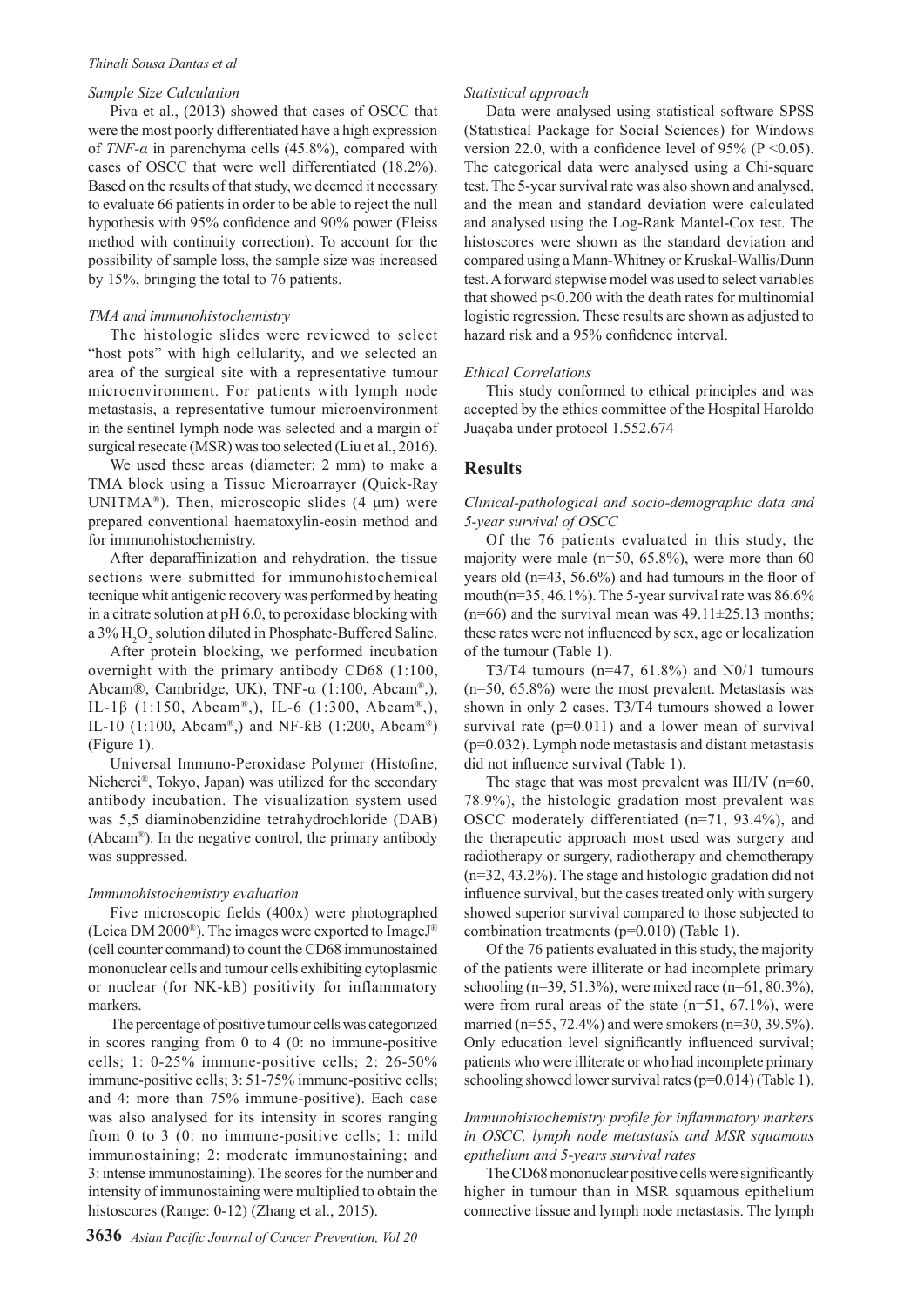|                                                          |                | Sample<br>5-years survival |                | Survival time            |                      |                   |                      |
|----------------------------------------------------------|----------------|----------------------------|----------------|--------------------------|----------------------|-------------------|----------------------|
|                                                          | $\mathbf n$    | $\frac{0}{0}$              | n              | $\%$                     | p-valor <sup>a</sup> | (months)          | p-valor <sup>b</sup> |
| <b>Status Survival</b>                                   | 66             | 86.8                       | $\overline{a}$ | $\overline{\phantom{a}}$ |                      | 49.11±25.13       |                      |
| Clinical and Pathological Profile                        |                |                            |                |                          |                      |                   |                      |
| <b>Sex</b>                                               |                |                            |                |                          |                      |                   |                      |
| Male                                                     | 50             | 65.8                       | 41             | 82.00                    | 0.15                 | 39.45±21.37       | 0.14                 |
| Female                                                   | 26             | 34.2                       | 25             | 96.20                    |                      | 55.89±19.76       |                      |
| Age                                                      |                |                            |                |                          |                      |                   |                      |
| Up to 60 years                                           | 43             | 56.6                       | 36             | 83.70                    | 0.499                | 42.28±25.33       | 0.356                |
| Over 60 years                                            | 33             | 43.4                       | $30\,$         | 90.90                    |                      | 52.28±23.53       |                      |
| Localization                                             |                |                            |                |                          |                      |                   |                      |
| Floor of mouth                                           | 35             | 46.1                       | 28             | 80.00                    | 0.182                | 35.36±18.54       | 0.291                |
| Thongue                                                  | 26             | 34.2                       | 25             | 96.20                    |                      | 49.00±23.60       |                      |
| Others                                                   | 15             | 19.7                       | 13             | 86.70                    |                      | 52.35 ± 18.80     |                      |
| T                                                        |                |                            |                |                          |                      |                   |                      |
| T1/2                                                     | 29             | 38.2                       | 29             | 100.00                   | 0.011                | 55.00±10.77       | 0.032                |
| T3/4                                                     | 47             | 61.8                       | 37             | 78.70                    |                      | 44.94±27.47       |                      |
| N                                                        |                |                            |                |                          |                      |                   |                      |
| N0/1                                                     | 50             | 65.8                       | 46             | 92.00                    | 0.065                | 52.49±25.39       | 0.151                |
| N2/3                                                     | 26             | 34.2                       | $20\,$         | 76.90                    |                      | 37.60±21.11       |                      |
| M                                                        |                |                            |                |                          |                      |                   |                      |
| M <sub>0</sub>                                           | 74             | 97.4                       | 65             | 87.80                    | 0.247                | 49.60±27.00       | 0.297                |
| M1                                                       | $\sqrt{2}$     | 2.6                        | $\mathbf{1}$   | 50.00                    |                      | 23.50±14.50       |                      |
| <b>Stage</b>                                             |                |                            |                |                          |                      |                   |                      |
| 1 and 2                                                  | 16             | 21.1                       | 16             | 100.00                   | 0.08                 | 52.49±14.37       | 0.125                |
| 3 and 4                                                  | 60             | 78.9                       | $50\,$         | 83.30                    |                      | 46.92±27.85       |                      |
| Histological Gradation                                   |                |                            |                |                          |                      |                   |                      |
| Moderately differentiated                                | 71             | 93.4                       | 62             | 87.30                    | 0.516                | 49.67±26.27       | 0.641                |
| Poorly differentiated                                    | 5              | 6.6                        | $\overline{4}$ | 80.00                    |                      | $23.00 \pm 10.00$ |                      |
| Treatment                                                |                |                            |                |                          |                      |                   |                      |
| Surgery                                                  | 10             | 13.5                       | 10             | 100.00                   | 0.037                | 56.10±6.64        | 0.074                |
| $Surgery + RT$                                           | 32             | 43.2                       | 30             | 93.80                    |                      | 55.38±17.66       |                      |
| $Surgery + RT + QT$                                      | 32             | 43.2                       | 24             | 75.00                    |                      | 36.48±23.37       |                      |
| Sociodemographic Factors                                 |                |                            |                |                          |                      |                   |                      |
| <b>Education Level</b>                                   |                |                            |                |                          |                      |                   |                      |
| Illiterate/incomplete primary school                     | 39             | 51.3                       | 30             | 76.90                    | 0.014                | 44.44±27.07       | 0.062                |
| Completed primary school/High<br>school/Higher education | 37             | 48.7                       | 36             | 97.30                    |                      | 51.76±13.29       |                      |
| Convenat                                                 |                |                            |                |                          |                      |                   |                      |
| Plubic Health System                                     | 73             | 96.1                       | 63             | 86.30                    | $\mathbf{1}$         | 48.11±28.80       | $\mathbf{1}$         |
| Private Health System                                    | $\mathfrak{Z}$ | 3.9                        | 3              | 100.00                   |                      | $48.00 \pm 7.21$  |                      |
| Race                                                     |                |                            |                |                          |                      |                   |                      |
| Mixed                                                    | 61             | 80.3                       | 53             | 86.90                    | $\mathbf{1}$         | 42.14±21.78       | 0.68                 |
| No-Mixed                                                 | 15             | 19.7                       | 13             | 86.70                    |                      | 50.36±23.36       |                      |
| Origin                                                   |                |                            |                |                          |                      |                   |                      |
| Metropolitan Region                                      | 25             | 32.9                       | 21             | 84.00                    | 0.608                | 47.40±26.93       | 0.752                |
| Countryside                                              | 51             | 67.1                       | 45             | 88.20                    |                      | 43.40±20.15       |                      |
| <b>Marital Status</b>                                    |                |                            |                |                          |                      |                   |                      |
| With marriage bond                                       | 55             | 72.4                       | 49             | 89.10                    | 0.449                | 45.29±23.96       | 0.47                 |
| Without marriage bond                                    | 21             | 27.6                       | 17             | 81.00                    |                      | 46.29±26.89       |                      |

Table 1. Sociodemographic, Clinical-Pathological Profile and 5-Year Survival Follow-up of Patients Diagnosed with Oral Cancer at Hospital Haroldo Juaçaba (2011-2016).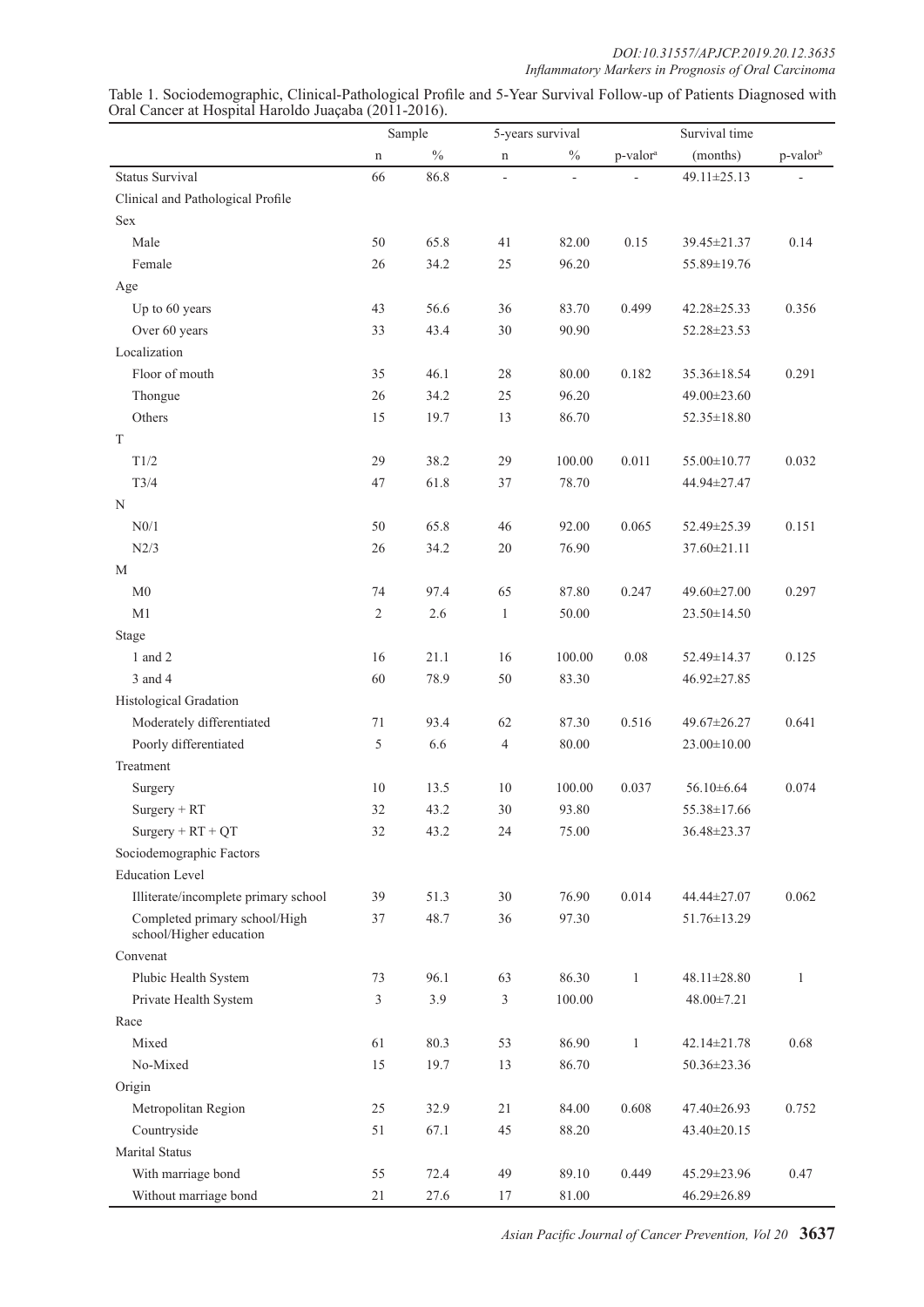#### *Thinali Sousa Dantas et al*

#### Table 1. Continued

|                   |    | Sample        |    | 5-years survival |                      | Survival time     |                      |  |
|-------------------|----|---------------|----|------------------|----------------------|-------------------|----------------------|--|
|                   | n  | $\frac{0}{0}$ | n  | $\%$             | p-valor <sup>a</sup> | (months)          | p-valor <sup>b</sup> |  |
| Habits            |    |               |    |                  |                      |                   |                      |  |
| <b>Smokes</b>     | 30 | 39.5          | 28 | 93.30            | 0.341                | $45.40 \pm 16.79$ | 0.483                |  |
| Smokes/drink      | 21 | 27.6          | 18 | 85.70            |                      | $44.75 \pm 22.01$ |                      |  |
| Don't Smoke/drink | 25 | 32.9          | 20 | 80.00            |                      | $44.42 \pm 28.75$ |                      |  |
|                   |    |               |    |                  |                      |                   |                      |  |



Figure 1. Histopathological Panel. Legend: Microscopic aspects of MSR (A), primary tumour (B) and lymph node metastasis (C) of patients diagnosed and treated at Haroldo Juaçaba Hospital, and histochemical profile for NF-κB (D, E and F), IL-10 (G, H and I), IL-1 (J, K and L), IL-6 (M, N and O), TNF-α (P, Q and R) and CD68 (S, T and W).

Table 2. Influence of the Immunoexpression Profile of Inflammatory Markers on Primary Tumour. perilesion and lymph node metastasis in the rate of dead in patients with SCC of the mouth treated at Haroldo Juaçaba Hospital (Ceará Cancer Institute).

|                       | Alive             | Dead              | p-Valor |
|-----------------------|-------------------|-------------------|---------|
| CD68 counting         |                   |                   |         |
| <b>MSR</b>            | $3.26 \pm 6.81$   | $1.88 \pm 3.23$   | 0.642   |
| Tumor                 | $10.90 \pm 16.95$ | $10.80 \pm 19.80$ | 0.676   |
| Lymph Node Metastasis | $4.90 \pm 12.22$  | $15.43 \pm 28.45$ | 0.346   |
| Histoscores           |                   |                   |         |
| $NF-kB$               |                   |                   |         |
| <b>MSR</b>            | $3.81 \pm 2.82$   | $2.88 \pm 1.36$   | 0.731   |
| Tumor                 | $9.11 \pm 3.44$   | $7.70\pm4.16$     | 0.275   |
| Lymph Node Metastasis | $7.67 \pm 3.66$   | $8.00 \pm 3.27$   | 0.89    |
| $TNF-\alpha$          |                   |                   |         |
| <b>MSR</b>            | $4.21 \pm 3.93$   | $4.10\pm3.14$     | 0.801   |
| Tumor                 | $6.55 \pm 4.21$   | $9.60 \pm 3.86*$  | 0.032   |
| Lymph Node Metastasis | $3.78 \pm 3.19$   | $9.00 \pm 2.00*$  | 0.009   |
| IL-1 $\beta$          |                   |                   |         |
| <b>MSR</b>            | $3.76 \pm 4.72$   | $3.78 \pm 5.14$   | 0.948   |
| Tumor                 | $6.56 \pm 4.61$   | $8.80{\pm}4.54$   | 0.438   |
| Lymph Node Metastasis | $7.00 \pm 4.33$   | $9.00 \pm 6.00$   | 0.409   |
| $II - 6$              |                   |                   |         |
| <b>MSR</b>            | $4.23 \pm 5.20$   | $5.00 \pm 4.55$   | 0.691   |
| Tumor                 | $8.86{\pm}4.34$   | $9.00 \pm 4.35$   | 0.95    |
| Lymph Node Metastasis | $9.63 \pm 4.33$   | $12.00 \pm .00$   | 0.235   |
| $II - 10$             |                   |                   |         |
| <b>MSR</b>            | $3.43\pm4.32$     | $2.10\pm4.48$     | 0.356   |
| Tumor                 | $6.74 \pm 4.45$   | $5.90 \pm 3.93$   | 0.628   |
| Lymph Node Metastasis | $5.86{\pm}4.91$   | $3.50 \pm 5.69$   | 0.281   |

 $*_{p \leq 0.05}$ . Mann-Whitney test (mean  $\pm$  SD).

node metastasis samples had significantly more CD68 mononuclear positive cells than did the connective tissue of MSR squamous epithelium (p<0.001) (Figure 2).

The NF-kB immunostaining was significantly higher in tumour and lymph node metastasis than in MSR squamous epithelium ( $p<0.001$ ), and the TNF- $\alpha$ immunostaining was significantly higher in tumour than in lymph node metastasis and MSR squamous epithelium ( $p$ <0.001). IL-1 $\beta$ , IL-6 and IL-10 immunostaining was significantly higher in tumour and lymph node metastasis than in MSR squamous epithelium  $(p<0.001)$  (Figure 2).

NF-kB, IL-1β, IL-6 or IL-10 immunostaining and CD68 mononuclear positive cells in living patients did not differ in MSR squamous epithelium, tumour or lymph node metastasis when compared to that in deceased patients. However, deceased patients showed a higher TNF- $\alpha$  immunostaining in tumour ( $p=0.032$ ) and lymph node metastasis (p=0.009) compared to living patients (Table 2).

## *Multivariate analysis and interrelationship between prognostic variables of survival*

The multinomial logistic regression model showed that patients with low education level ( $p=0.041$ , HR = 15.64, IC95% =  $1.13 - 217.24$ ) and high TNF- $\alpha$  immunostaining  $(p=0.021, HR = 6.81, IC95\% = 1.02 - 105.96)$  had lower survival. When grouped, the patients with low education level and high TNF-α immunostaining showed lower survival rates (p=0.003, HR = 8.16, IC95% =  $1.87 - 35.62$ ) and lower mean survival  $(p=0.005)$  than other patients (Figure 3).

Lower TNF- $α$  immunostaining in patients was not associated with stage and education level (p=1.000). However, in the higher  $TNF-\alpha$  immunostaining patients, the III/IV stages were most prevalent in those with low education level ( $p=0.033$ , HR = 5.61,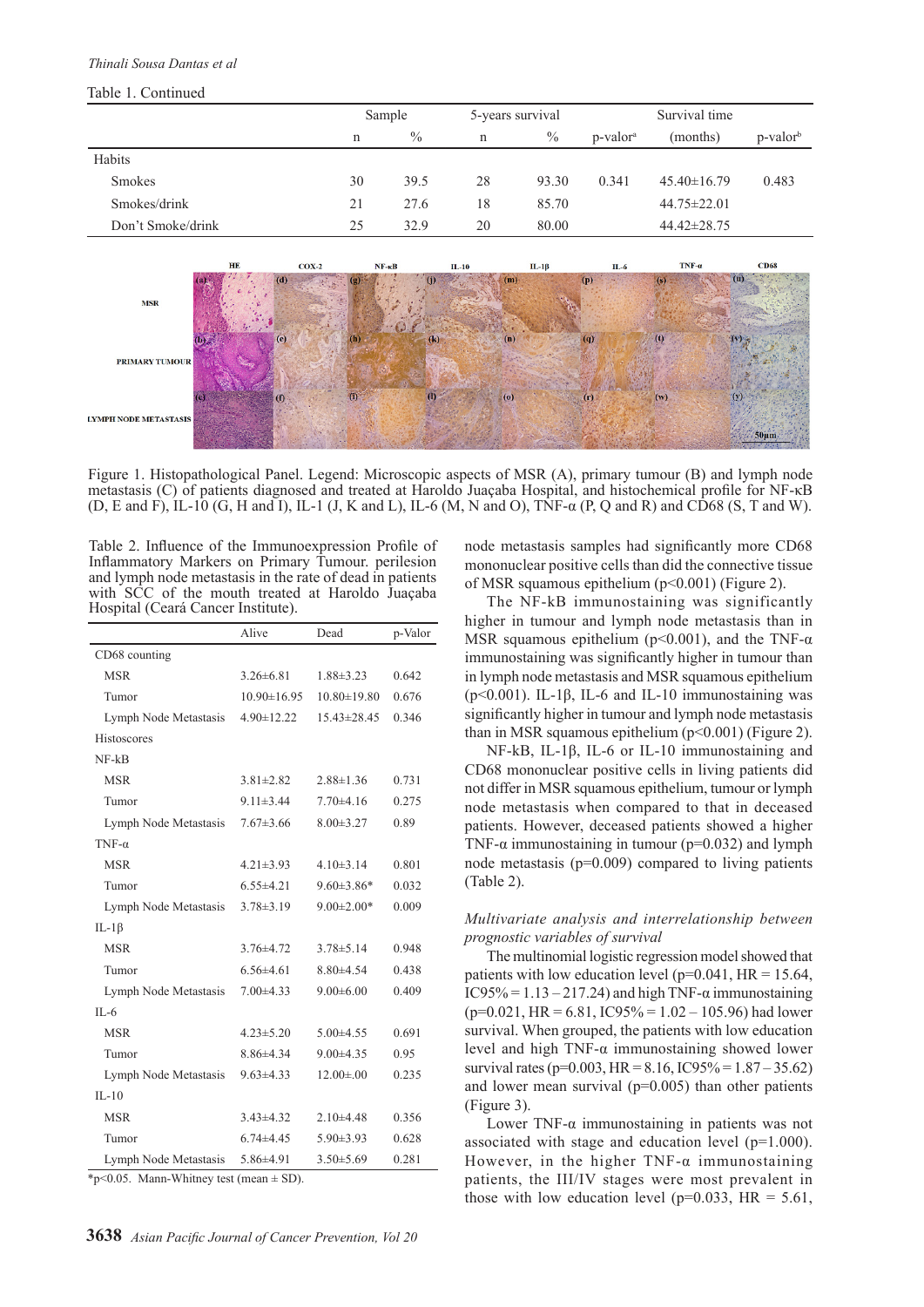| Table 3. Interrelation between Immunoexpression for TNF- $\alpha$ in the Different Tumors Stagings with Education Levels |  |  |
|--------------------------------------------------------------------------------------------------------------------------|--|--|
| from the Patients Treated at Haroldo Juaçaba Hospital (Ceará Cancer Institute).                                          |  |  |

|                                       |        | $\perp$ TNF- $\alpha$ |         |        | $\uparrow$ TNF- $\alpha$ |         |  |
|---------------------------------------|--------|-----------------------|---------|--------|--------------------------|---------|--|
| Stage                                 | 1/11   | <b>III/IV</b>         | p-Valor | 1/11   | <b>III/IV</b>            | p-Valor |  |
| <b>Education Level</b>                |        |                       |         |        |                          |         |  |
| Illiterate/Incomplete                 |        | 13                    |         |        | $21*$                    | 0.033   |  |
| Primary School                        | 40.00% | 46.40%                |         | 27.30% | 67.70%                   |         |  |
| Completed primary school/High school/ |        | 15                    |         | $8*$   | 10                       |         |  |
| Higher education                      | 60.00% | 53.60%                |         | 72.70% | 32.30%                   |         |  |

 $\text{*p<0.05. x}^2$  or fisher exact test; Data expressed as absolute frequency and percentage



Figura 2. Immunoexpression Profile of Inflammatory Markers in Primary Tumours. MSR and metastasis in lymph nodes of SCC from the patients treated at Haroldo Juaçaba Hospital (Ceará Cancer Institute). Legend: \*p<0.05 versus MSR.  $\uparrow$ p<0.05 versus Tumor; Kruskal-Wallis/Wilcoxon test (mean  $\pm$  SD).

IC95% =  $1.21 - 25.76$ ). Additionally, the patients with higher TNF- $\alpha$  immunostaining and lower education levels were  $3.82$  (IC95% = 1.24 – 11.8) (Table 3) and and most were treated with surgery, radiotherapy and chemotherapy, rather than with surgery alone (p=0.026) (Table 4).

## **Discussion**

This study evaluate the immunostaining of cytokines in OSCC, in tissue of margin of surgical resection (MSR) and metastatic lymph nodes and the role of these cytokines in patient prognosis and survival. The clinical data showed a high prevalence of men who were less than 60 years old,

an unusual age in epidemiological studies (Heo et al., 2012; Odveig et al., 2014; Liu et al., 2016). As previously described, the most prevalent tumour localization was in the tongue and floor of mouth (Odveig et al., 2014; Satochi et al., 2014), the most frequent stages were III/IV (Durazzo et al., 2005) and the main risk factor was smoking (Iamaroon et al., 2004).

The inflammatory process is vital for mammals, acting as a protector against infectious agents, traumatic injuries and cancer development. The recognition of lesions made by microorganisms, trauma or disorderly tissue growth leads to the production of many inflammatory mediators, such as cytokines (Landskron et al., 2014).



Figure 3. Survival Curve of Patients with SCC Treated at Haroldo Juaçaba Hospital (Ceará Cancer Institute). Legend: Patients with a TNF-α histoscore in a tumour superior to 6 and a low degree of education (Full line), as well as other groups (dashed line) ( $p = 0.003$ , Chi-square test;  $p = 0.005$  Long-rank Mantel-Cox test).

*Asian Pacific Journal of Cancer Prevention, Vol 20* **3639**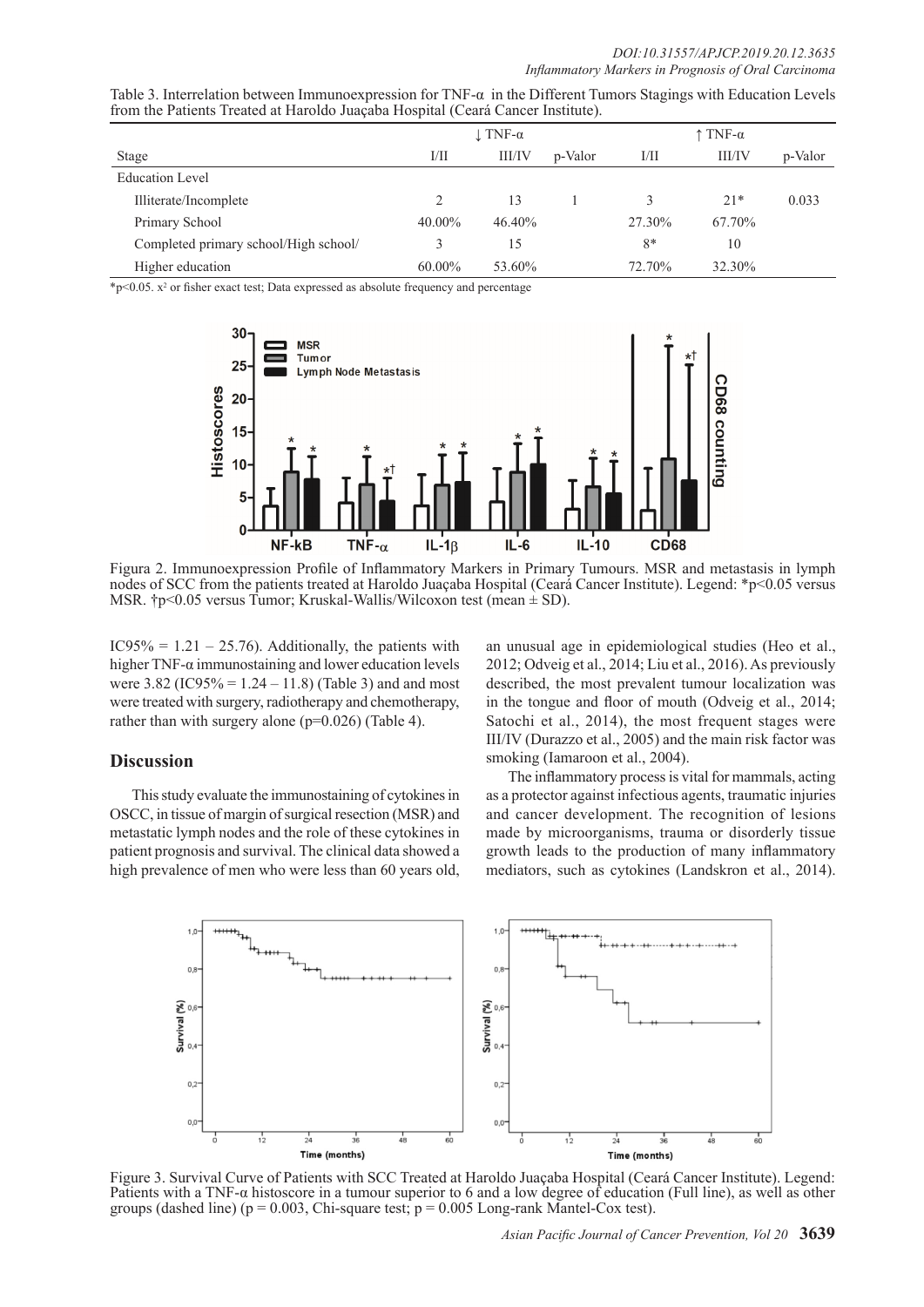Table 4. Interrelation between Immunoexpression for TNF-α in the Different Education Levels with Clinical Pathological and Socio-Demographic Variables of Patients with SCC from the Patients Treated at Haroldo Juaçaba Hospital (Ceará Cancer Institute).

|                                                       | $\uparrow$ TNF- $\alpha$ e $\downarrow$ Education Level |           | Other Groups   |        | p-Valor      |
|-------------------------------------------------------|---------------------------------------------------------|-----------|----------------|--------|--------------|
| Clinical Pathological Variables                       |                                                         |           |                |        |              |
| Sex                                                   |                                                         |           |                |        |              |
| Male                                                  | 15                                                      | $60.00\%$ | 35             | 68.60% | 0.456        |
| Females                                               | 10                                                      | 40.00%    | 16             | 31.40% |              |
| Idade                                                 |                                                         |           |                |        |              |
| Up to 60 years                                        | 11                                                      | 44.00%    | 32             | 62.70% | 0.121        |
| Over 60 years                                         | 14                                                      | 56.00%    | 19             | 37.30% |              |
| Localization                                          |                                                         |           |                |        |              |
| Floor of mouth                                        | 15                                                      | $60.00\%$ | 20             | 39.20% | 0.152        |
| Thongue                                               | 5                                                       | 20.00%    | 21             | 41.20% |              |
| Others                                                | 5                                                       | 20.00%    | 10             | 19.60% |              |
| $\mathbf T$                                           |                                                         |           |                |        |              |
| T1/2                                                  | 6                                                       | 24.00%    | 23             | 45.10% | 0.075        |
| T3/4                                                  | 19                                                      | 76.00%    | 28             | 54.90% |              |
| N                                                     |                                                         |           |                |        |              |
| N0/1                                                  | 16                                                      | 64.00%    | 34             | 66.70% | 0.818        |
| N2/3                                                  | 9                                                       | $36.00\%$ | 17             | 33.30% |              |
| M                                                     |                                                         |           |                |        |              |
| M <sub>0</sub>                                        | 24                                                      | 96.00%    | 50             | 98.00% | $\mathbf{1}$ |
| M1                                                    | $\mathbf{1}$                                            | $4.00\%$  | $\mathbf{1}$   | 2.00%  |              |
| Stage                                                 |                                                         |           |                |        |              |
| 1 and 2                                               | 3                                                       | 12.00%    | 13             | 25.50% | 0.237        |
| 3 and 4                                               | 22                                                      | $88.00\%$ | 38             | 74.50% |              |
| Histological Gradation                                |                                                         |           |                |        |              |
| Moderately differentiated                             | 24                                                      | 96.00%    | 47             | 92.20% | 0.525        |
| Poorly differentiated                                 | $\mathbf{1}$                                            | $4.00\%$  | $\overline{4}$ | 7.80%  |              |
| Treatment                                             |                                                         |           |                |        |              |
| Surgery                                               | 5                                                       | 19.2%     | $\overline{4}$ | 8.5%   | 0.026        |
| $Surgery + RT$                                        | 6                                                       | 23.1%     | $26*$          | 55.3%  |              |
| $Surgery + RT + QT$                                   | $15*$                                                   | 57.7%     | 17             | 36.2%  |              |
| Sociodemographic Factors                              |                                                         |           |                |        |              |
| <b>Education Level</b>                                |                                                         |           |                |        |              |
| Illiterate/incomplete primary school                  | 25                                                      | $100.0\%$ | 48             | 94.1%  | 0.216        |
| Completed primary school/High school/Higher education | $\boldsymbol{0}$                                        | $0.0\%$   | 3              | 5.9%   |              |
| Convenat                                              |                                                         |           |                |        |              |
| Plubic Health System                                  | 19                                                      | 76.0%     | 42             | 82.4%  | 0.513        |
| Private Health System                                 | 6                                                       | 24.0%     | $\overline{9}$ | 17.6%  |              |
| Race                                                  |                                                         |           |                |        |              |
| Mixed                                                 | 10                                                      | $40.0\%$  | 15             | 29.4%  | 0.356        |
| No-Mixed                                              | 15                                                      | $60.0\%$  | 36             | 70.6%  |              |
| Origin                                                |                                                         |           |                |        |              |
| Metropolitan Region                                   | 16                                                      | 64.0%     | 39             | 76.5%  | 0.253        |
| Countryside                                           | $\overline{9}$                                          | $36.0\%$  | 12             | 23.5%  |              |
| <b>Marital Status</b>                                 |                                                         |           |                |        |              |
| With marriage bond                                    | 10                                                      | 40.0%     | 20             | 39.2%  | 0.507        |
| Without marriage bond                                 | 5                                                       | 20.0%     | 16             | 31.4%  |              |
| Habits                                                | 10                                                      | $40.0\%$  | 15             | 29.4%  |              |
|                                                       |                                                         |           |                |        |              |

 $\gamma$  >0.05.  $x^2$  or fisher exact test; Data expressed as absolute frequency and percentage

**3640** *Asian Pacific Journal of Cancer Prevention, Vol 20*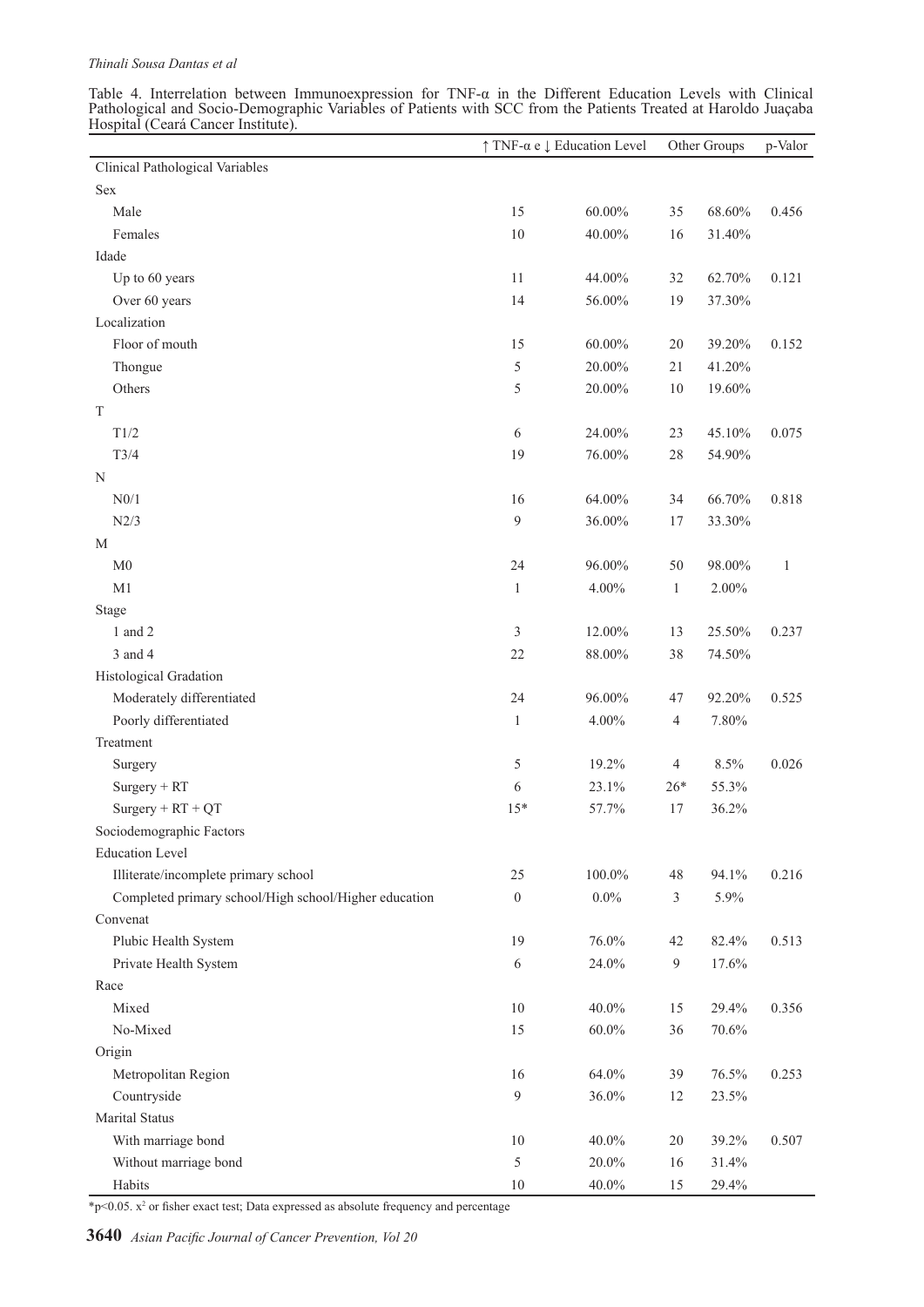However, in chronic processes, a pathologically favourable microenvironment is created, promoting the development of a series of diseases and contributing to tumour progression (Iamaroon et al., 2004).

In addition to clinical-epidemiological factors, we have shown the profile of the immunoexpression of inflammatory cytokines in the tumour, perilesion and metastasis in the lymph node and have observed that, in general, the immunoexpression of these cytokines is greater in the primary tumour or in lymph node metastasis than in MSR. A similar result has been shown in the literature, although the role of these cytokines has not yet been fully elucidated (Zhang et al., 2014).

In our study, we did not observe a change in the immunoexpression profile of inflammatory cytokines from the primary tumour to lymph node metastasis, showing that after malignization, the immunoexpression of inflammatory mediators increases in relation to MSR and remains at a similar level when there is metastasis to the lymph node. Studies have shown that proinflammatory cytokines such as IL-1 beta, TNF-alpha, and IL-6, produced by the malignant cells themselves, are associated with increased keratinocyte motility, and consequently nodal metastasis (Voiculescu, 2016).

IL-10, an anti-inflammatory cytokine, has been correlated with antitumour activity in some studies6, not only in squamous cell carcinoma but also in other tumours, such as breast and ovarian carcinomas (Ranelletti et al., 2001). In our study, IL-10 was not associated with a better prognosis, although its immunoexpression is prevalent in tumour tissue and metastasis in the lymph node, as previously described (Arantes et al., 2016).

In addition to the characterization of cytokines, infiltration of immunological cells has been used to evaluate the prognosis of malignancies (Fang et al., 2017). Our study shows CD68-positive cells, a marker that has been used as a pan-macrophage marker (Arun et al. 2009), to be more present in primary tumour and metastasis in lymph nodes than in MSR, as previously described (Madrek et al., 2012). Although this is not associated with better or worse prognosis, a similar result was found in the study by Fang et al., (2017). Perhaps phenotypic macrophage differentiation, M1 or M2, is necessary to better evaluate the role of cytokines in the progression of squamous cell carcinoma (Alvez, 2018).

These clinical data are complemented by a new approach. We have shown that the immune profile of some pro-inflammatory cytokines of innate response is increased in the tumour or lymph node metastasis, compared to MSR squamous epithelium, which was also demonstrated (Balkwill and Mantovani, 2001). Despite the role of these mediators remaining unclear, the augmentation of expression of inflammatory markers has been shown in the literature (Zang, 2014). Balkwill and Mantovani (2001) demonstrated that inflammatory cells and cytokines in peritumour stroma contribute more to the progression and development of the tumour than to the host immune response and that macrophage activation can lead to more DNA damage, anti-neoplastic gene suppression, angiogenesis and local destruction (Landskron et al., 2014).

#### *DOI:10.31557/APJCP.2019.20.12.3635 Inflammatory Markers in Prognosis of Oral Carcinoma*

In support of these data, in our study, the patients with high TNF- $\alpha$  demonstrated lower survival. TNF- $\alpha$  is involved in both carcinogenesis and tumour progression, assisting in angiogenesis and tumour invasion (Eirón et al., 2012). In cell culture of OSCC, TNF-α reduces cell viability (Ni et al., 2015), and many chemotherapies lead to cell death by activation of TNF-α receptors mediated by Bcl-2 and caspase-independent pathways (Chan et al., 2012). TNF-α receptor activation can activate cell death leading to apoptosis, NF-kB induction, and overproduction of IL-1β, IL-6 and other chemokines (Popa et al., 2007).

However, this inflammatory microenvironment leads to macrophage migration and production of oxygen-reactive species, leading to metastasis in lymph nodes (León et al., 2015). TNF-α autocrine activation is associated with tumour growth (Landskron et al., 2014) through mechanisms such as increased cell proliferation that are dependent on NF-κB activation (Tang et al., 2017); reduction of apoptosis and inactivation tumour suppressor genes (Zhang et al., 2014); increased synthesis of matrix metalloproteinases, which is closely related to the local invasion and the distance of malignant cells (Tang et al., 2017); induction of metastasis and angiogenesis (Zhou et al., 2015); and increased expression in endothelial cells of proteins that mediate the adhesion of VCAM-1 (Song et al., 2012).

This tumour growth results in a greater tumour staging that is linked to worse prognosis and higher mortality (Iamaroon et al., 2004). A previous study conducted by this group of researchers (Dantas et al., 2016) also observed that schooling directly influences patient survival. Oral cancer is related to low education, which may be partly due to poor access to disease information in general, including the diagnosis and treatment of oral cancer (Atununes et al., 2001).

It was also observed, similar to the present study, that patients with low education and high immunoexpression for TNF-α showed a worse survival rate, in addition to greater staging and use of surgery associated with radiotherapy and chemotherapy as a treatment of choice (Krishnan et al., 2014). In previous studies, patients with stage III and IV tumours expressed more TNF- $\alpha$ ; in the researchers' country, patients with advanced disease stage are patients with a low level of education (Ferreira et al., 2012; Dantas et al., 2016).

In conclusion, this work shows that there is an increased immunoexpression of inflammatory cytokines and macrophages in the primary tumour in relation to the MSR, but without any major changes in metastasis to the lymph nodes. We have also shown that TNF-α, as the only inflammatory cytokine that directly influences the survival of patients with oral cancer, should be considered for further studies, possibly proving to be a predictor of prognosis of squamous cell carcinoma. This study, along with further studies, may also verify the social profile behind the worst prognosis of this neoplasia. Therefore, taking into consideration that patients with a low level of schooling show lower survival, this study shows that there is a fundamental need for public health policy intervention in populations with this profile. In terms of the limitations of this work, we cannot demonstrate by which mechanisms